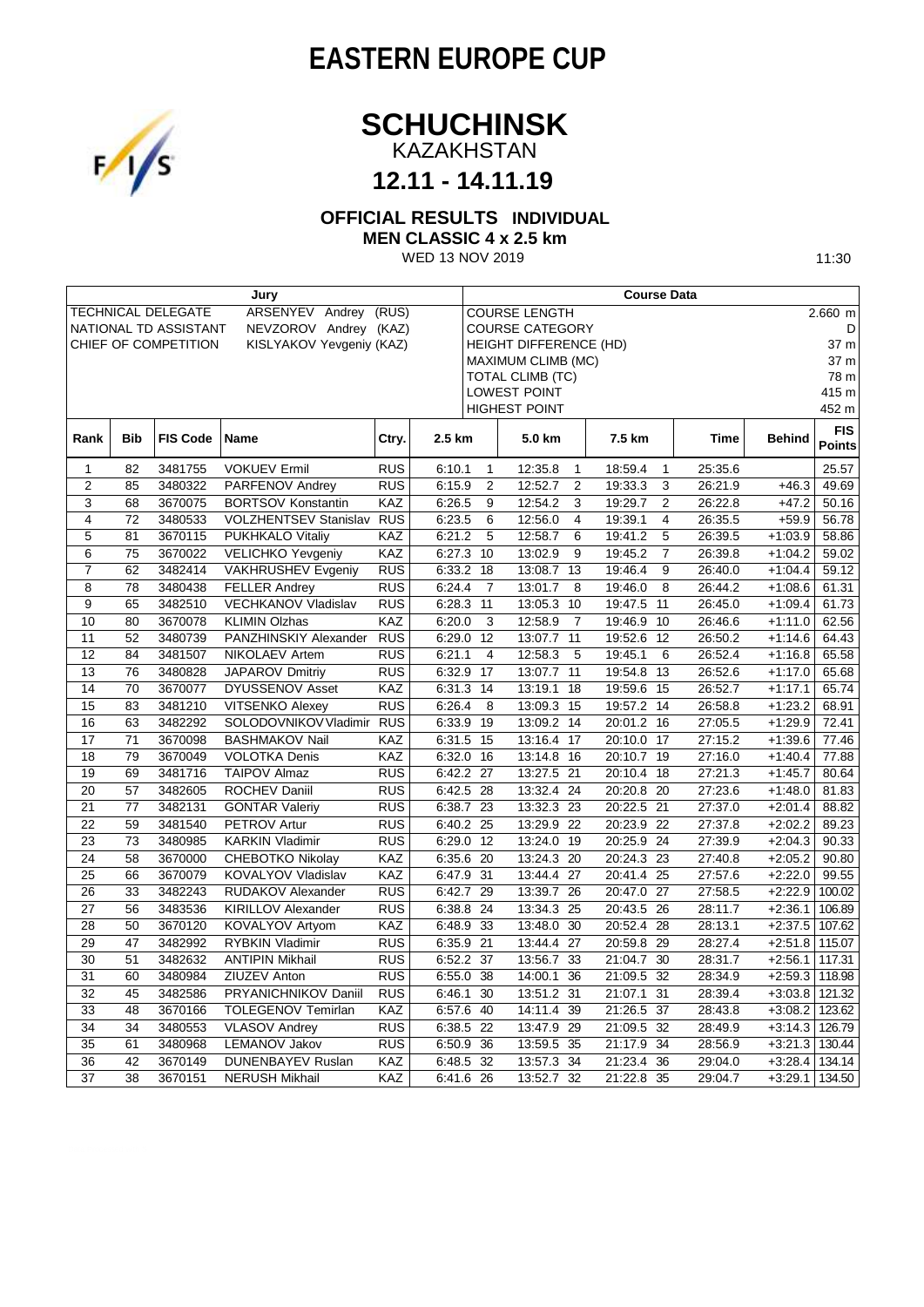## **EASTERN EUROPE CUP**

## **SCHUCHINSK**

KAZAKHSTAN

# $\frac{1}{s}$

**12.11 - 14.11.19** 

**OFFICIAL RESULTS INDIVIDUAL**

**MEN CLASSIC 4 x 2.5 km**

WED 13 NOV 2019 11:30

| Rank                  | Bib            | <b>FIS Code</b>    | Name                            | Ctry.      | 2.5 km                     | 5.0 km                                   | 7.5 km                         | Time               | Behind                 | <b>FIS</b><br><b>Points</b> |
|-----------------------|----------------|--------------------|---------------------------------|------------|----------------------------|------------------------------------------|--------------------------------|--------------------|------------------------|-----------------------------|
| 38                    | 55             | 3670197            | <b>KARPOV Fedor</b>             | KAZ        | 6:56.7 39                  | 14:08.4 38                               | 21:35.0 38                     | 29:11.3            | $+3:35.7$              | 137.94                      |
| 39                    | $\overline{4}$ | 3484104            | <b>KOSAREV Maxim</b>            | <b>RUS</b> | 7:05.6 43                  | 14:18.4 41                               | 21:40.3<br>39                  | 29:23.7            | $+3:48.1$              | 144.40                      |
| 40                    | 35             | 3670211            | <b>IVANOV Alexey</b>            | KAZ        | 7:14.5 52                  | 14:38.2 47                               | 21:59.9<br>43                  | 29:35.7            | $+4:00.1$              | 150.65                      |
| 41                    | 21             | 3670259            | YESSIMSEITOV Chingiz            | KAZ        | $7:09.9$ 49                | 14:34.7<br>45                            | 21:57.6 42                     | 29:37.8            | $+4:02.2$              | 151.75                      |
| 42                    | 26             | 3670212            | <b>ISSABEK Iliyas</b>           | KAZ        | 42<br>7:04.8               | 14:26.6<br>42                            | 22:01.8<br>44                  | 29:45.4            | $+4.09.8$              | 155.71                      |
| 43                    | 44             | 3670088            | <b>VOROBYOV Alexandr</b>        | KAZ        | 6:49.9 35                  | 14:16.7 40                               | 21:55.5 41                     | 29:46.1            | $+4:10.5$              | 156.07                      |
| 44                    | 64             | 3480503            | GAFAROV Anton                   | RUS        | 6:49.5 34                  | 14:05.2 37                               | 21:45.7<br>40                  | 29:49.3            | $+4.13.7$              | 157.74                      |
| 45                    | 43             | 3670219            | <b>BEXULTAN Yernur</b>          | KAZ        | 7:08.8 47                  | 14:39.3 48                               | 22:08.5<br>45                  | 29:55.2            | $+4:19.6$              | 160.81                      |
| 46                    | 39             | 3670154            | <b>TERENTYEV IIya</b>           | KAZ        | 7:06.8 45                  | 14:35.5 46                               | 22:09.8<br>46                  | 30:01.1            | $+4.25.5$              | 163.89                      |
| 47                    | 36             | 3670233            | POPOV Yaroslav                  | KAZ        | 7:06.2 44                  | 14:33.2 44                               | 22:24.0<br>47                  | 30:24.3            | $+4.48.7$              | 175.97                      |
| 48                    | 49             | 3670071            | <b>KOLOMEYETS Dmitriv</b>       | KAZ        | 48<br>7:09.8               | 14:43.6 49                               | 22:25.1<br>48                  | 30:24.5            | $+4.48.9$              | 176.08                      |
| 49                    | 37             | 3670161            | KHASSANOV Nadil                 | KAZ        | 7:08.5 46                  | 14:48.1<br>50                            | 22:33.4<br>50                  | 30:40.0            | $+5:04.4$              | 184.15                      |
| 50                    | 41             | 3670060            | VASSILEVSKIY Ivan               | KAZ        | 7:18.5 56                  | 14:51.2 51                               | 22:33.8<br>51                  | 30:41.0            | $+5:05.4$              | 184.67                      |
| 51                    | 23             | 3670234            | <b>RAMASH Temirlan</b>          | KAZ        | 7:33.7 64                  | 15:07.6 56                               | 22:58.5<br>55                  | 30:57.8            | $+5:22.2$              | 193.43                      |
| 52                    | 32             | 3670221            | DEMEUZHAN Batyrzhan             | KAZ        | $7:14.8$ 53                | 14:59.7 55                               | 22:59.6 56                     | 30:58.3            | $+5:22.7$              | 193.69                      |
| 53                    | 28             | 3670232            | <b>ANICHSHENKO Maxim</b>        | KAZ        | $7:10.5$ 51                | 14:51.4<br>52                            | 22:48.1<br>52                  | 30:59.7            | $+5:24.1$              | 194.42                      |
| 54                    | 25             | 3670231            | SHAMSUTDINOV Ramil              | KAZ        | $7:15.0$ 54                | 14:58.7 54                               | 22:54.0<br>53                  | 31:06.6            | $+5:31.0$              | 198.01                      |
| 55                    | 27             | 3670249            | NURSBEKOV Yernar                | KAZ        | 6:59.3 41                  | 14:29.6 43                               | 22:30.7<br>49                  | 31:07.6            | $+5.32.0$              | 198.53                      |
| 56                    | $\mathbf{1}$   | 3484084            | <b>GALINKO Alexander</b>        | <b>RUS</b> | 50<br>7:10.1               | $14:53.8$ 53                             | 22:58.2<br>54                  | 31:13.7            | $+5:38.1$              | 201.71                      |
| 57                    | 14             | 3670245            | <b>IVANOV Dmitriy</b>           | KAZ        | 7:22.2 57                  | 15:09.3 57                               | 23:11.0 57                     | 31:29.3            | $+5.53.7$              | 209.84                      |
| 58                    | 31             | 3670125            | <b>MAKALOV Sergey</b>           | KAZ        | $7:35.0$ 65                | 15:29.0 63                               | 23:28.5 59                     | 31:35.9            | $+6:00.3$              | 213.28                      |
| 59                    | 29             | 3670123            | <b>VIKHROV Nikita</b>           | KAZ        | 61<br>7:26.8               | 15:24.5 61                               | 23:24.4<br>58                  | 31:42.7            | $+6:07.1$              | 216.82                      |
| 60                    | 11             | 3670279            | STEPANOV Yegor                  | KAZ        | 7:39.3 69                  | 15:40.9<br>67                            | 23:42.2<br>63                  | 32:01.0            | $+6.25.4$              | 226.35                      |
| 61                    | 18             | 3670246            | <b>VAGNER Artur</b>             | KAZ        | 7:17.2 55                  | 15:25.8 62                               | $23:37.9$ 61                   | 32:12.3            | $+6:36.7$              | 232.24                      |
| 62                    | 40             | 3670129            | <b>STUKALOV Alexey</b>          | KAZ        | 7:26.1<br>60               | 15:15.2 59                               | 23:39.2 62                     | 32:14.6            | $+6.39.0$              | 233.44                      |
| 63<br>64              | 22<br>20       | 3670207<br>3670209 | NIZYAYEV Roman<br>KARIMOV Almas | KAZ<br>KAZ | $7:29.8$ 62<br>$7:32.2$ 63 | 15:33.1<br>65                            | 23:48.7<br>65<br>23:52.1<br>66 | 32:15.3            | $+6.39.7$              | 233.80<br>235.26            |
| 65                    | 3              | 3670263            | <b>MERK Dmitriy</b>             | KAZ        | 7:25.3 59                  | 15:29.9 64<br>15:22.7 60                 | 23:45.0<br>64                  | 32:18.1<br>32:19.1 | $+6.42.5$<br>$+6:43.5$ | 235.78                      |
| 66                    | 30             | 3670177            | PARKHOMENKO Alexandr            | KAZ        | 7:22.3<br>58               | 15:15.1<br>58                            | 23:36.4<br>60                  | 32:21.3            | $+6.45.7$              | 236.93                      |
| 67                    | 19             | 3670252            | SHERSTNYOV Ilya                 | KAZ        | 7:37.3<br>68               | 15:37.7 66                               | 24:03.1<br>67                  | 32:27.1            | $+6.51.5$              | 239.95                      |
| 68                    | 17             | 3670208            | KINUARBEK Alisher               | KAZ        | 7:35.1<br>66               | 15:57.0 68                               | 24:08.4 68                     | 32:37.6            | $+7:02.0$              | 245.42                      |
| 69                    | 5              | 3670285            | <b>BURDUK Alexandr</b>          | KAZ        | 7:42.7 71                  | 16:00.5 69                               | 24:30.9 69                     | 33:10.4            | $+7.34.8$              | 262.51                      |
| 70                    | 15             | 3670229            | <b>TANICHENKO Dmitriy</b>       | KAZ        | 72<br>7:47.7               | 16:07.3 71                               | 24:42.1<br>70                  | 33:24.0            | $+7.48.4$              | 269.59                      |
| 71                    | 24             | 3670286            | KARABELNIKOV Ivan               | KAZ        | 7:36.4 67                  | 16:02.5 70                               | 24:55.1<br>72                  | 34:17.7            | $+8.42.1$              | 297.57                      |
| 72                    | 12             | 3670262            | <b>GORBENKO Ivan</b>            | KAZ        | $7:40.6$ 70                | 16:18.8 72                               | 25:24.2<br>73                  | 34:40.2            | $+9.04.6$              | 309.29                      |
| 73                    | $\overline{7}$ | 3670214            | ASSAFOV Artyom                  | KAZ        | $8:09.4$ 76                | 16:56.9 76                               | 25:51.3 75                     | 35:09.9            | $+9.34.3$              | 324.76                      |
| 74                    | 13             | 3670205            | ABDUAKHITOV Amir                | KAZ        | 7:54.6 73                  | 16:45.4 74                               | 25:49.5 74                     | 35:27.4            | $+9.51.8$              | 333.88                      |
| 75                    | 10             | 3670284            | AFANASSOV Nikita                | KAZ        | 77<br>8:31.7               | 17:54.3<br>77                            | 27:32.2<br>76                  | 37:41.2            | $+12:05.6$             | 403.59                      |
| 76                    | 6              | 3670261            | <b>AGEYEV Nikita</b>            | KAZ        | $9:06.7$ 78                | 18:55.2 78                               | 29:02.4 77                     | 39:33.8            | $+13:58.2$             | 462.25                      |
|                       |                |                    |                                 |            |                            |                                          |                                |                    |                        |                             |
| <b>DSQ</b>            | 2              | 3670258            | KHUMARBEK Yelaman               | KAZ        |                            | ICR 343.8, violation classical technique |                                |                    |                        |                             |
| <b>Did not Finish</b> |                |                    |                                 |            |                            |                                          |                                |                    |                        |                             |
|                       | 9              | 3670264            | PUSHKAREV Nikita                | KAZ        | 8:01.1 75                  | 16:46.3 75                               |                                |                    |                        |                             |
| <b>Did not Start</b>  |                |                    |                                 |            |                            |                                          |                                |                    |                        |                             |
|                       |                |                    |                                 |            |                            |                                          |                                |                    |                        |                             |
|                       | 8              | 3670265            | SHEKEY Kairat                   | KAZ        |                            |                                          |                                |                    |                        |                             |